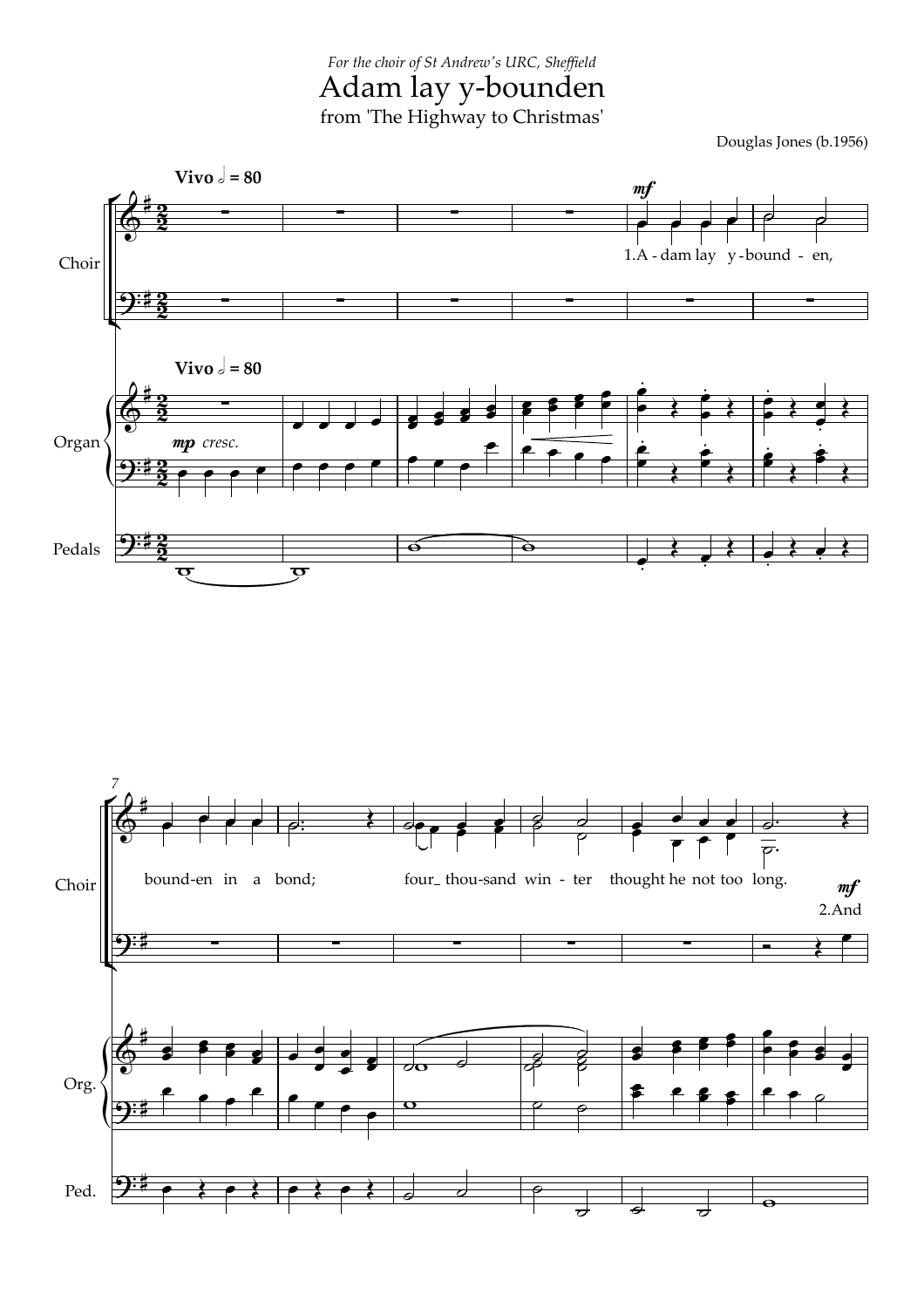

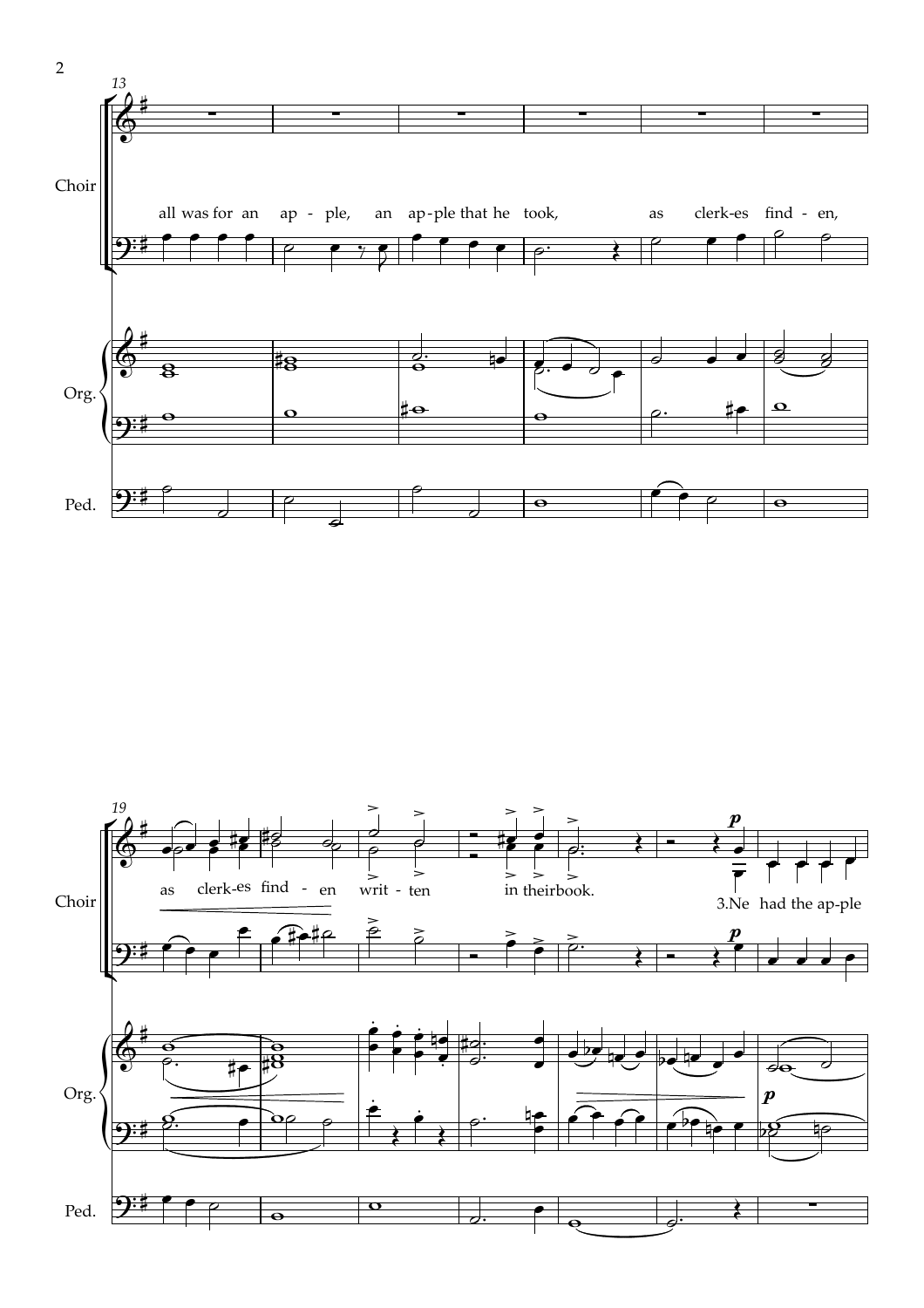



\*moun *means* must